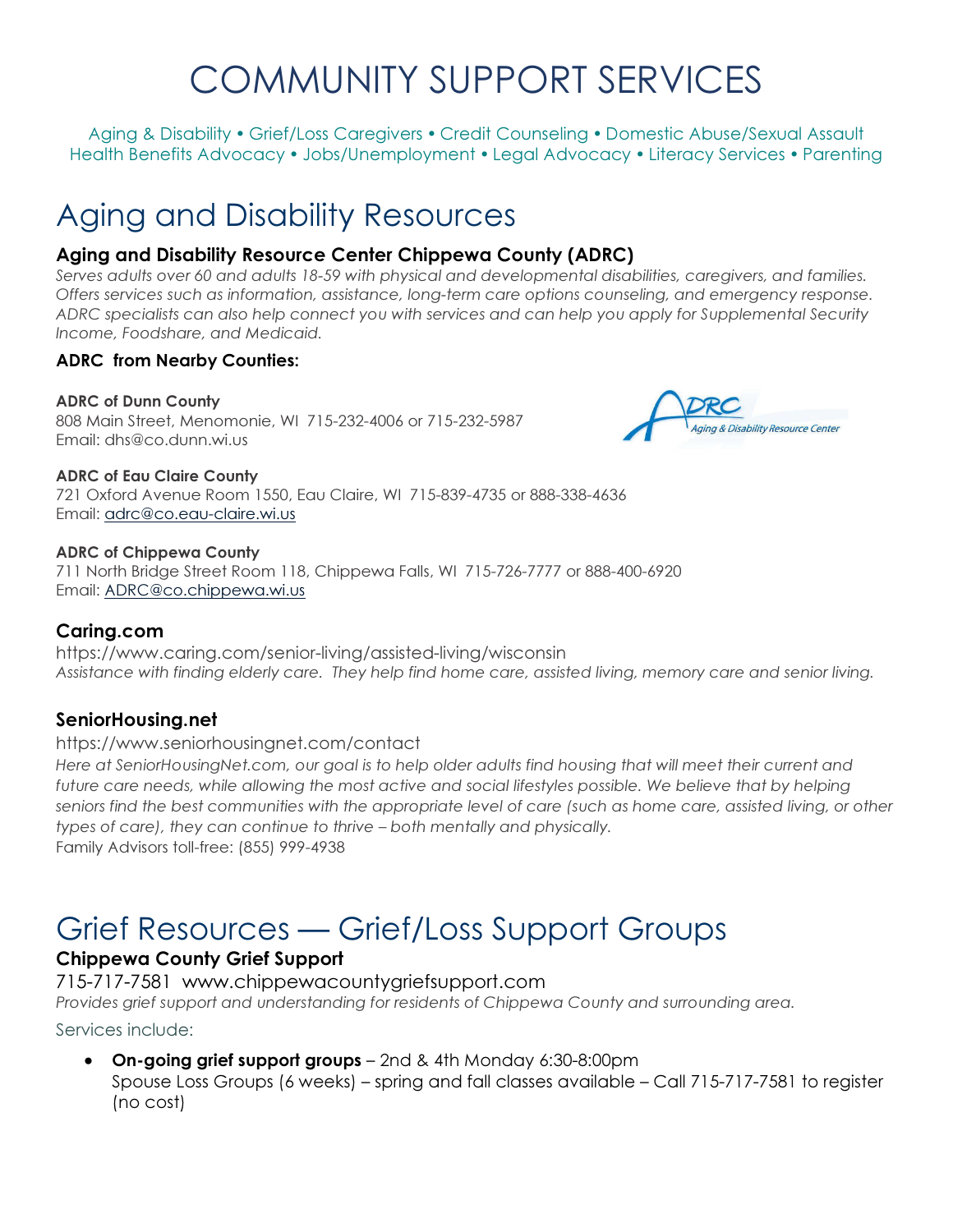**Compassionate Friends** – Chippewa Valley Chapter for families that have experienced the death of a child, at any age, from any cause. 3rd Thursday 6:30pm – 8pm Group meet at St. Joseph's Hospital, St. Claire Conference Room-1st floor

#### Healing Place

1010 Oakridge Drive, Eau Claire, WI 715-833-6028

8am – 4:30pm

Provides individual, couples, and family counseling by trained counselors. Several on-going support groups, as well as periodic time-limited groups that help with different types of death issues, such as Young Spouse Loss, Suicide Survivors, Parent's Grief Group, Children's Grief Group, Adult Loss of a Parent Group, and more. Free.

# Caregiver Support

## Chippewa County Volunteer Caregiver Program

715-738-2598

Community and congregation-based volunteer caregiver program provides non-medical assistance to the elderly and disabled and their families. Services include transportation, companionship, shopping, errands, telephone reassurance, and light housework. Please allow at least 2 business days for most transportation needs. Eligibility Requirements: Elderly or 18+ and disabled. Will serve others based on circumstance.

#### Aging and Disability Resource Center of Chippewa County

711 N. Bridge Street, Room 118, Chippewa Falls, WI Bonnie Ferstenou, Volunteer Coordinator email: bferstenou@co.chippewa.wi.us

# Credit Counseling

#### Family Means Consumer Credit Counseling Service (CCCS)

2194 East Ridge Center, Eau Claire, WI 54701 715-834-8500

For appointments call: 800-780-2890 Email: cccs@familymeans.org Website: www.familymeans.org Offers free budget and credit counseling, affordable debt repayment, bankruptcy counseling, and education. Helps assess financial situations and create solutions that work for you.

# Domestic Abuse/Sexual Assault/Violence

FIRST Make A Safety Plan: http://www.ncdsv.org/images/DV\_Safety\_Plan.pdf Arrange a safety signal with a neighbor as an alert to call the police. Prepare an emergency bag that includes, if possible:

- Extra set of clothing for self and children
- Address Book include phone numbers of friends, relatives, doctors, lawyers
- Money include coins for pay phone
- Extra keys to house and car
- Emergency medicines
- Important Papers include checking and savings account numbers, copy of lease, title to car, copy of Order for Protection, birth certificates, Social Security numbers for self, your children and partner, financial and medical cards

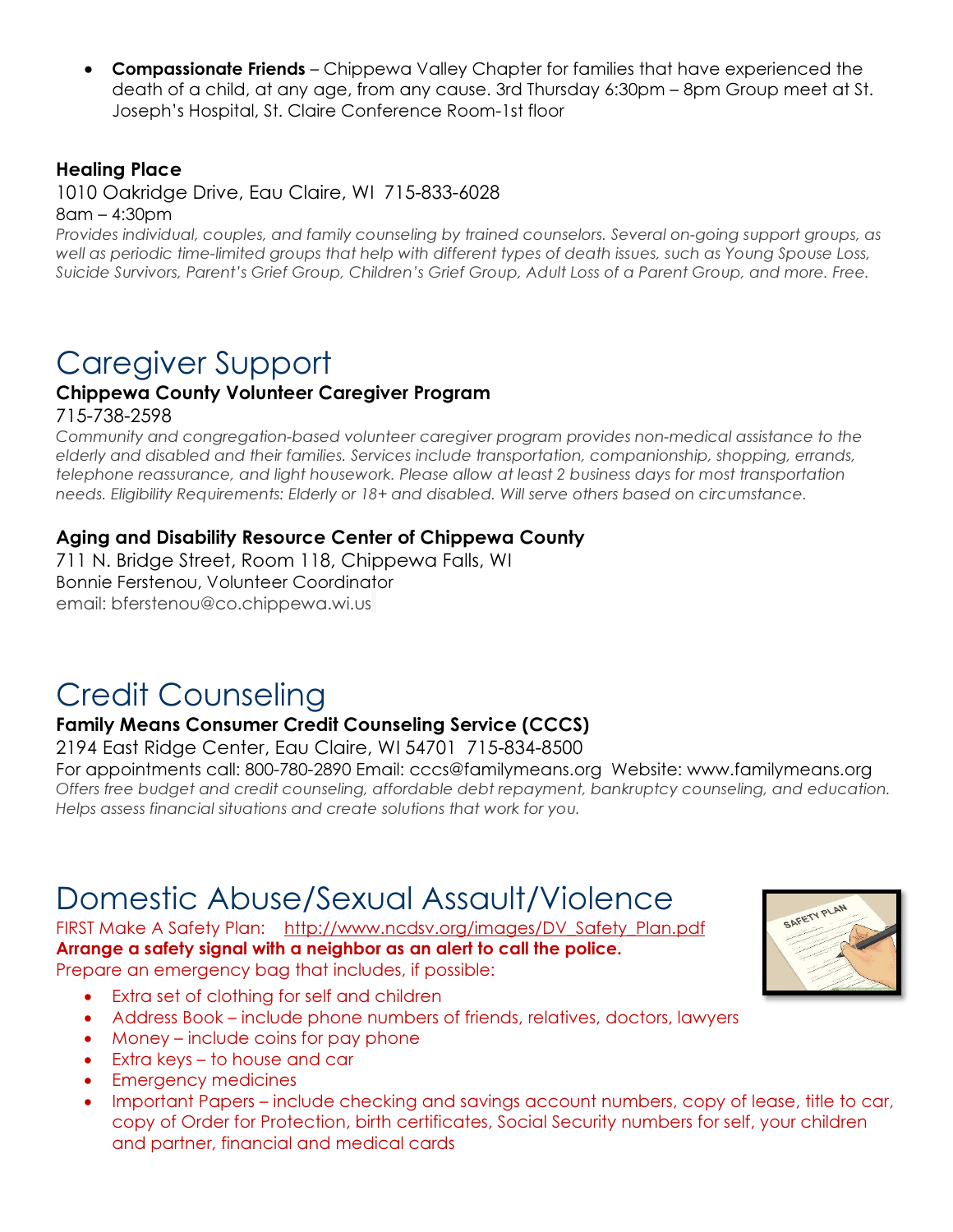#### Know exactly where you could go and how to get there, even if you have to leave in the middle of the night.

Call the shelter to find out legal options, shelters and other resources available to you before you need them.

REMEMBER: Avoid long distance calls if possible (long distance numbers can be traced).

Advise the school system, courts and the welfare office not to give out any information.

# Crisis Phone Lines / Shelters / Support

EMERGENCY Police 9-1-1 Addiction Hotline 800-563-4086

National Domestic Violence Hotline 800-799-SAFE (7233)

Family Support Center (Chippewa) 715-723-1138 or 800-400-7020

Bolten Refuge House (Eau Claire) 800-252-4357

Sexual Assault Nurse Examiner (SANE) 715-839-4222

The Bridge (Dunn) 800-924-9918

2-1-1 Great Rivers Call 211 or 1-800-362-8255 www.greatrivers211.org



Suicide Prevention Hotline 800-273-8255

Crisis Text Line Text HOME to 741741to connect with a crisis counselor

Poison Control 800-222-1222



FREE 24/7 CONFIDENTIAL NATIONAL DOMESTIC VIOLENCE 11800) 799-7233



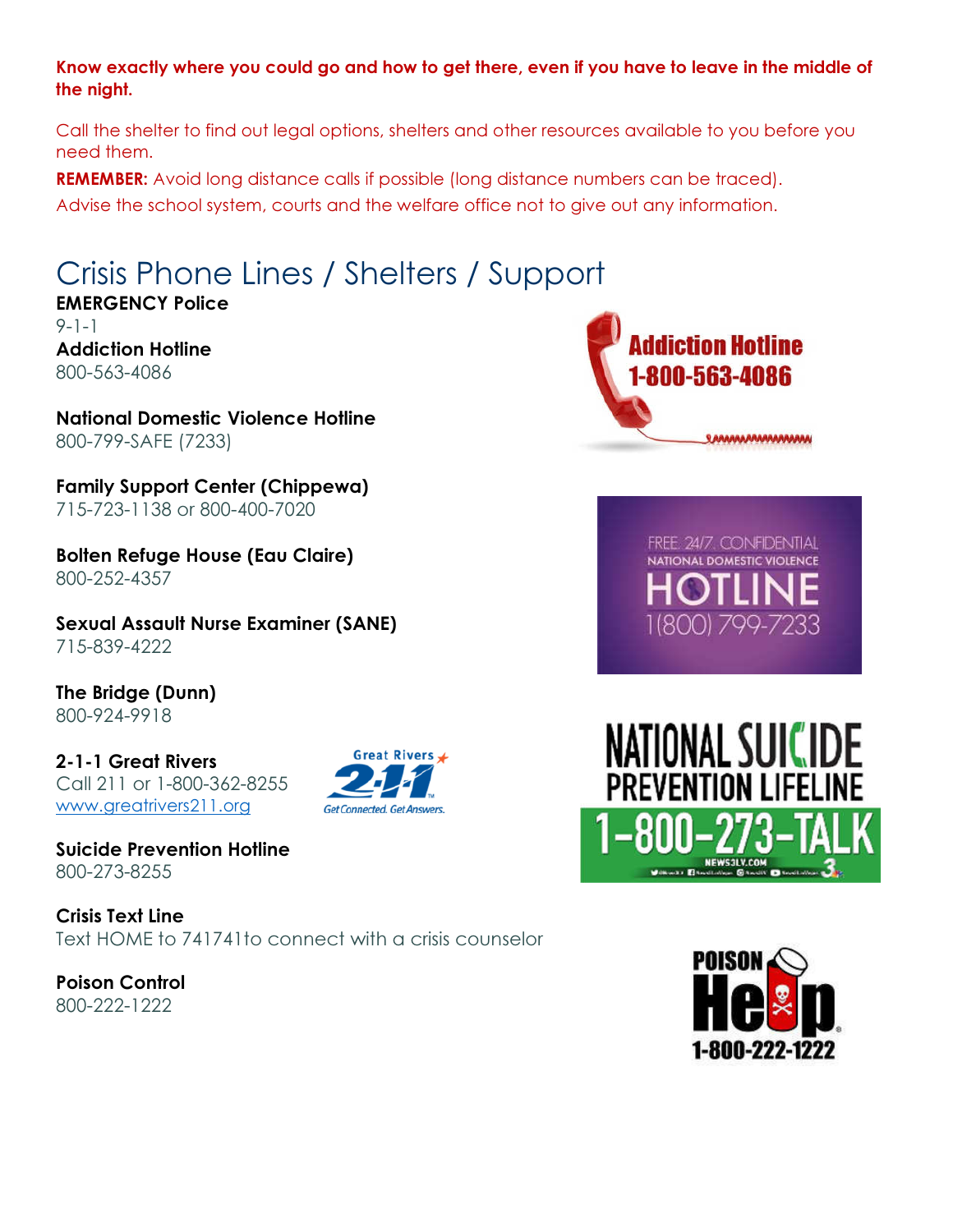## River Source Family Support Center (Chippewa)

\*Call first 715-723-1138 or 800-400-7020

Email \*during business hours: daadvocate@fsccf.org (DV) savsafscct.org (SA) Domestic Abuse Services including 24 hour crisis line, counseling, legal and other advocacy, support groups, emergency shelter, and other information and referral services. Sexual Assault Victim Services provides assistance with medical help, the legal system, and counseling for victims, families and friends.

# Health Benefits Advocacy

#### Workforce Resource, Inc.

Darla Eilen, ACA Navigator, 221 W. Madison Street, Suite 140-A, Eau Claire, WI 715-505-7293 Email: eilend@workforceresource.org

### Aging and Disability Resource Center

www.co.chippewa.wi.us/government/aging-disability-resource-center-adrc

Serves adults over 60 and adults 18-59 with physical and developmental disabilities, caregivers, and families. Offers services such as information, assistance, long-term care options counseling, and emergency response. ADRC specialists can also help connect you with services and can help you apply for Supplemental Security Income, Foodshare, and Medicaid. Elderly Benefit Specialist Programs available in each county to help elderly persons who having difficulties determining or securing benefits. Program offers assistance in filling out forms and applying for benefits. Benefit specialists are monitored by persons who are experts in elder law.

#### ADRC from Nearby Counties:

ADRC of Dunn County 808 Main Street,Menomonie, WI 715-232-4006 715-232-5987 Email dhs@co.dunn.wi.us



#### ADRC of Eau Claire County

721 Oxford Avenue, Room 1550, Eau Claire, WI 715-839-4735 or 888-338-4636 Email adrc@co.eau-claire.wi.us

#### ADRC of Chippewa County

711 N. Bridge Street, Room 118, Chippewa Falls, WI 715-726-7777 or 800-400-6920 Email: ADRC@co.chippewa.wi.us

## Veterans Benefits - Chippewa County Veteran's Office

711 N. Bridge Street Room 113 715-726-7990

Email: veterans@co.chippewa.wi.us

To qualify for most Wisconsin state veterans' benefits, programs, or services, a veteran must first establish general eligibility for Wisconsin state veterans' benefits. Eligibility criteria for Wisconsin state veterans' benefits, programs, and services, including exceptions to minimum military service requirements, are set in state law (Wis. Stats. Ch. 45). General eligibility consists of two broad requirements: Military Service or Wisconsin Residency. Specific programs/benefits may have additional requirements; please check the specific program or benefit for any additional requirements.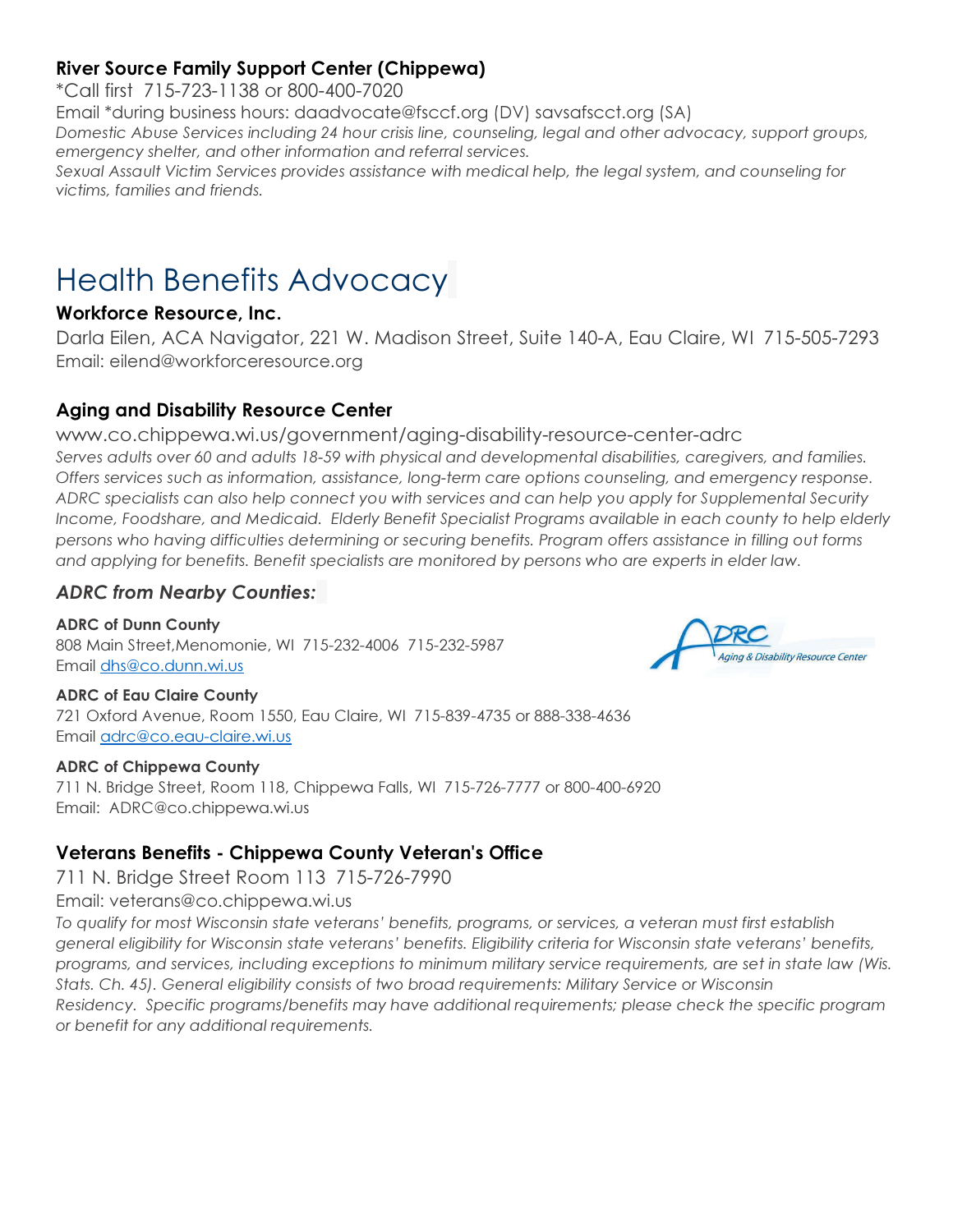# Jobs/Unemployment Benefits

### 2-1-1 Great Rivers

Call 211 or 800-362-8255 www.greatrivers211.org



## Chippewa County Job Center

770 Scheidler Road, Suite 2, Chippewa Falls, WI 54729 715-723-2248 Offers help with job applications, resume writing, etc.

## Department of Workforce Development - Employment and Training Division

Eau Claire Regional Job Center, 221 W. Madison Street, Ste 140B, Eau Claire WI 54703 715-836-5165

Email: jobcenterofwisconsin@dwd.wisconsin.gov Provides employment assistance to the general public through the state.

# Unemployment Benefits

To apply you will need:

- your Social Security Number
- a PIN number (you will make this up before you apply)
- your Wisconsin Driver's license number, if you have one
- the names of everyone for whom you worked in the past 18 months, including address, zip code, telephone number, the reason you are no longer working, and your first and last dates of work
- your Alien Registration Number, if you are not a US citizen the name and local number of your union hall, if you are a union member

Apply by telephone using a touchtone phone: Toll Free: 800-822-5246

Sunday 9am – 5pm, Monday – Friday 6am – 7pm, Saturday – 9am – 2:30pm Claims specialists are available Monday-Friday 7:45am – 4:30pm

# Employment Agencies

Adecco Employment Services 2155 Eastridge Center, Eau Claire, WI 715-833-9870

#### Doherty Staffing

4330 Golf Terrace Rd, Eau Claire, WI 715-514-3500

#### Express Personnel Services

3410 Oakwood Mall Drive, Eau Claire, WI 715-831-8778

#### Flex-Staff Inc.

4423 Gold Terrace #3, Eau Claire, WI 715-855-8155

#### Jobs Plus, Inc.

1417 N. Clairemont Avenue, Eau Claire, WI 715-832-3434

#### Kelly Services

2004 Highland Ave. Ste D, Eau Claire, WI 715-834-8001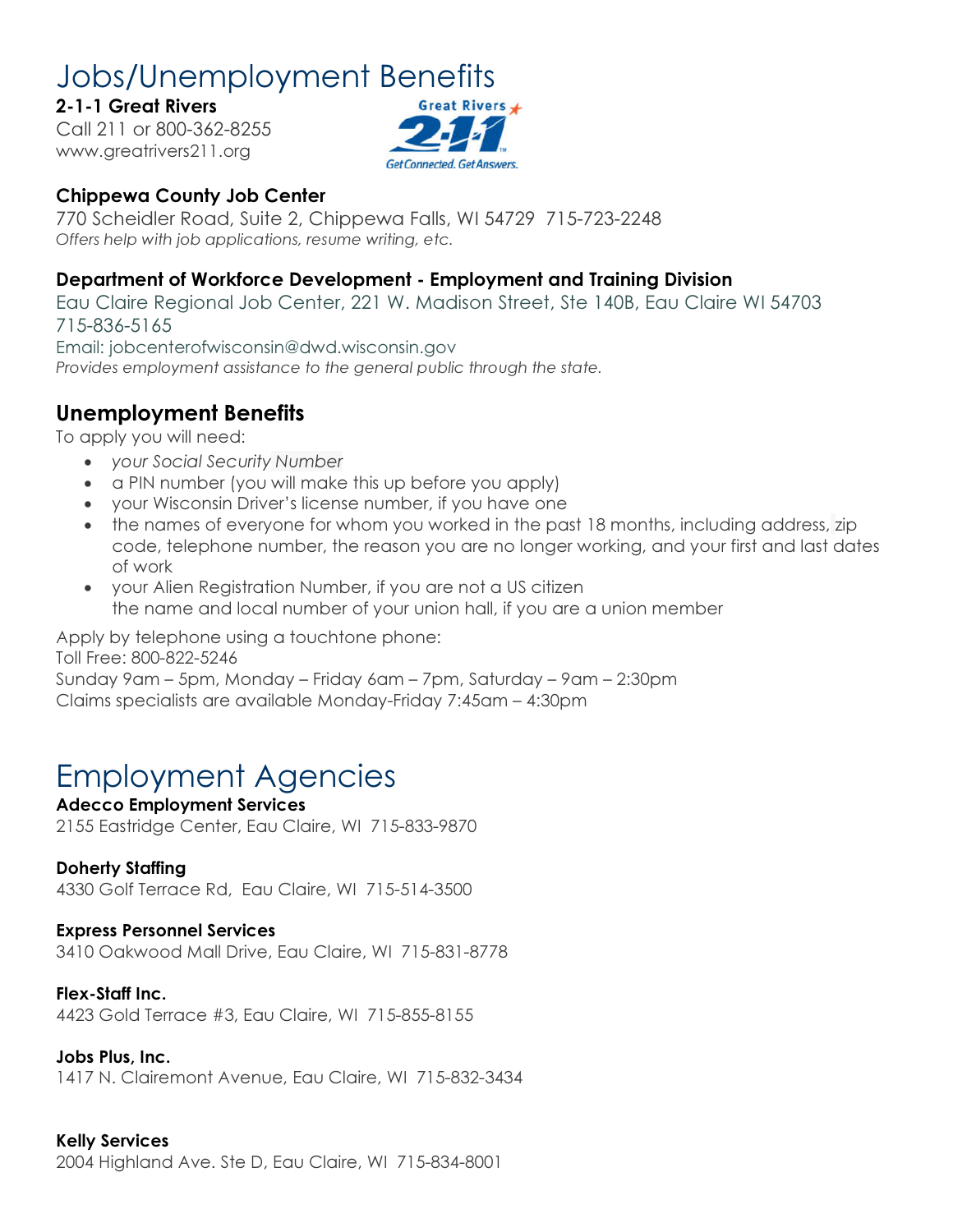#### Manpower

3430 Oakwood Mall, Eau Claire, WI 715-835-2299 475 Chippewa Mall Drive, Chippewa Falls, WI 715-861-5303

#### Midwest Labor

1 N Bridge St, Chippewa Falls, WI 715-723-7915

**PeopleReady** 2529 E Clairemont Ave, Eau Claire, WI 54701 715-831-8244

Seek Careers 1610 S Hastings Way, Eau Claire, WI 715-832-1000

Skii Tech 1241 Menomonie St, Eau Claire, WI 715-833-0988

United Employment Inc 2005 Highland Ave, Eau Claire WI 715-552-1660

**Westaff** 4330 Golf Terrace, Eau Claire, WI 715-831-1902

# Legal Advocacy

2-1-1 Great Rivers Call 211 or 1-800-362-8255 www.greatrivers211.org



#### Free Legal Clinics

Attorneys provide general advice and consultation only; attorneys will not represent you in court nor will they prepare documents, contracts or agreements.

#### L E Phillips Public Library

400 Eau Claire Street, Eau Claire, WI 54701 715- 839-5004 www.eauclairecountybar.org 3rd Wed. from 6:30pm – 8pm

#### Chippewa Falls Public Library

105 W. Central Street, Chippewa Falls, WI 54729 715-723-1146 4th Wed. from 6:30pm – 8pm



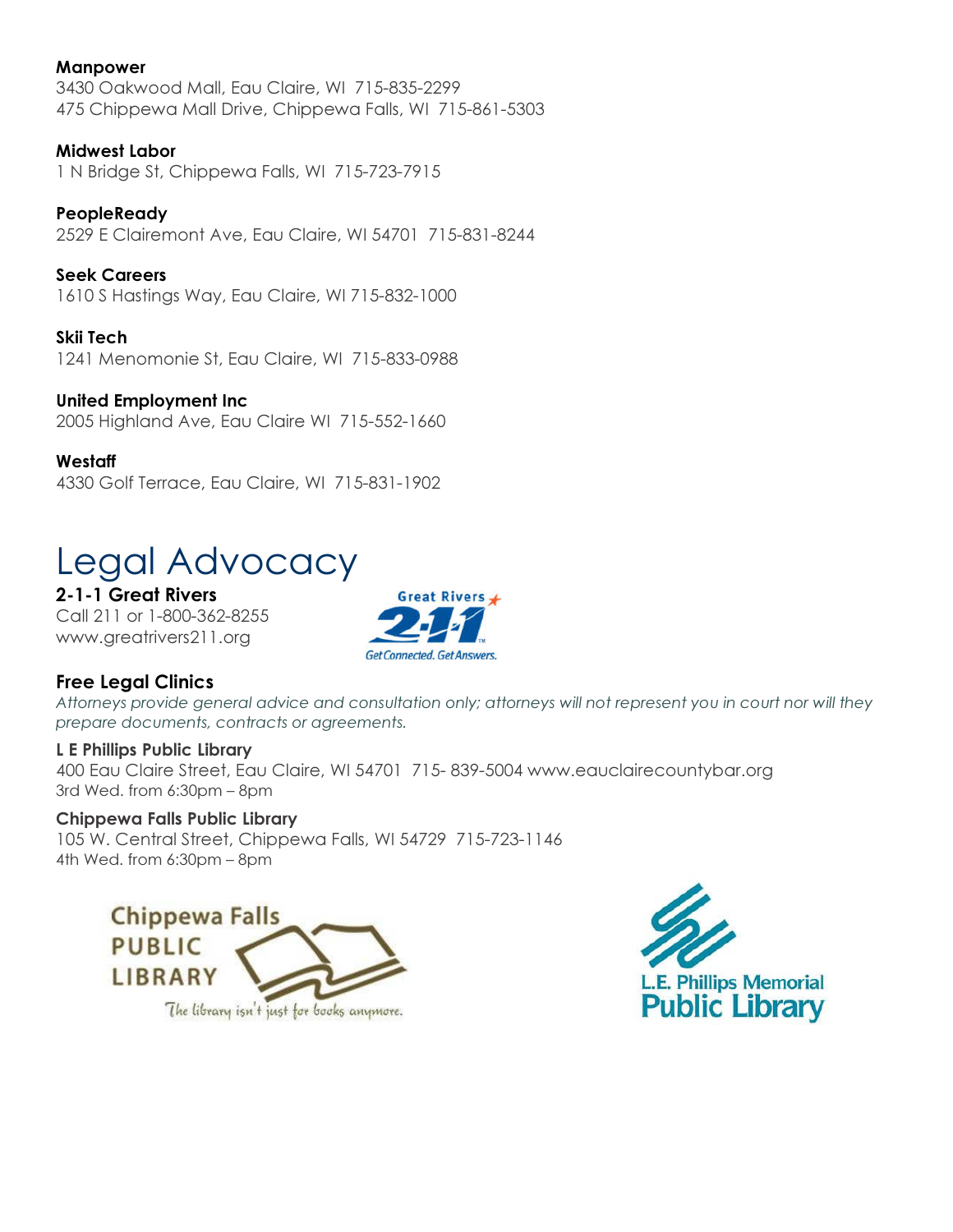### JUDICARE Helpline

Service Area: Serves 33 Counties in Wisconsin Hours: Mondays 1pm – 3:30 pm; Wednesdays 2:30pm – 4pm Provides toll-free telephone access to legal information for financially eligible residents in the service area. Eligible individuals who call this number are able to discuss and get information about legal problems with Judicare Staff. Calling to determine eligibility before the helpline hours will speed up service to the caller. Appointments for helpline calls are accepted. Calls may be answered by a fact finder who asks about specifics of the caller's problem. The fact finder may connect the caller with a Helpline attorney, provide legal informational pamphlets or direct the caller to another source of legal assistance. Topics covered are limited to: utility shut-offs, security deposit questions, landlord/tenant questions, and SSI/SSDI questions. No charge; calls limited to 30 minutes.

### State Bar of Wisconsin Lawyer Referral & Information Service (LRIS)

800-362-9082 Hours: 8am – 5pm M-F www.legalexplorer.com/lawyer A public service project to help Wisconsin residents identify if their problem is a legal problem, and if so, to connect them to a lawyer who can help them with their specific type of problem.

#### Wisconsin Judicare, Inc.

Eligible persons are issued a Judicare card, which they take to a local attorney to discuss their problem. The attorney contacts the Judicare office. If Judicare approves the case, the attorney does the work for the client and Judicare pays the lawyer's fees. Judicare covers only certain kinds of cases, such as bankruptcy, Social Security, SSI, family law, health, housing, income maintenance, and Indian law. Cases are approved or denied on an individual basis. Judicare does not cover cases involving criminal offenses, juvenile matters, feegenerating cases, patents, wills, traffic matters, ordinance violations, and other restricted types of cases.

Contact the office for a more detailed list.

PO Box 6100, Wausau, WI 54402-6100

Phone 715-842-1681 or 800-472-1638; Fax 715-848-1885

Service Area: 33 counties in Wisconsin, including Chippewa and Eau Claire counties. Eligibility: Must live in a county served by Judicare and meet financial and non-financial criteria

Fee/Payment Options: Judicare pays lawyer's fees. Individual may be subject to filing fees, service fees, court costs, etc. Attorneys may ask courts to waive these fees when possible.

Application Process: Persons apply for Judicare any time at local card-issuing agencies listed below, or contact the Judicare office. Eligible individuals receive a Judicare card, which is valid for six months. Cards may be renewed when they expire by contacting either their local office or the Judicare office. It is important for a Judicare client to renew this card prior to the expiration date if the client has a pending case. To apply for or renew a Judicare card, contact:

#### Chippewa County:

Chippewa County Dept. of Social Services, Chippewa Falls 715-726-7840 Family Support Center, Chippewa Falls 715-723-1138 or 800-400-7020

### Eau Claire County:

Eau Claire County Dept. of Human Services, Eau Claire 715-831-5700 Bolton Refuge House, Eau Claire 715-834-0628 Domestic Violence Legal Advocacy Program, Eau Claire 715-831-5807